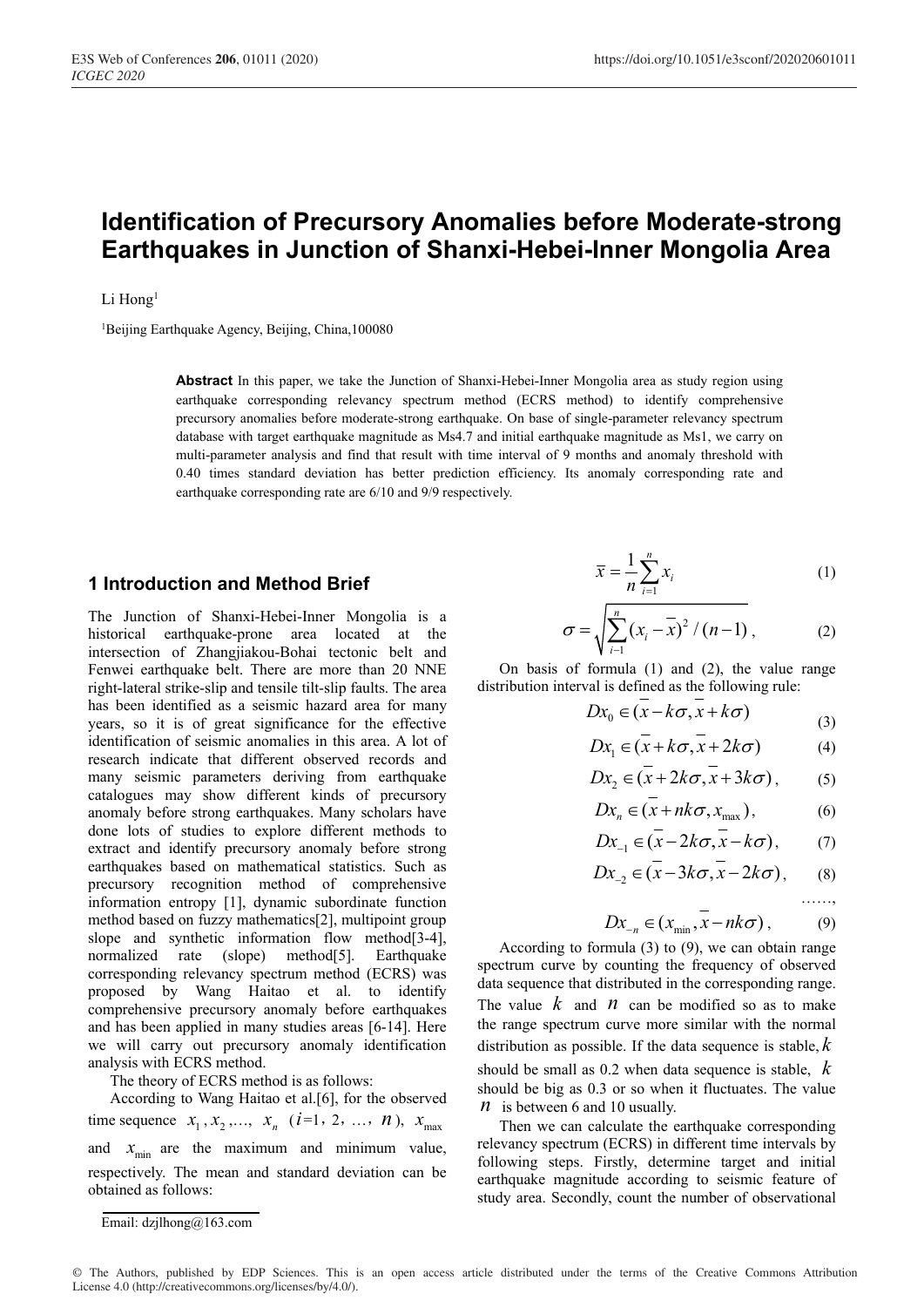sequence distributing in different interval of  $Dx_{\ldots}$  to

 $Dx$  point-by-point and the number of earthquakes in different studied interval (unit: month). Then, count the data number corresponding with target earthquakes and all data number of corresponding range, and calculate the ratio of them (regarded as earthquake corresponding relevancy). So we can convert the time sequence of different seismic parameters  $j \ (i = 1, 2, \dots, k)$  into corresponding relevancy time sequence  $P_{ii}$  $(i = 1, 2, \dots, n)$  according to the affiliation value range point-by-point. Then we can obtain the sliding average correlation of different seismic parameters of time interval  $t$  ( $t = 3,6,12,18$ ) (unit: month) by formula (10).

$$
\overline{P}_{ij} = (p_{ij} + p_{(i+1)j} + \cdots + p_{(i+t-1)j}) / t, \n i = 1, 2, \cdots, (n-t+1) \n\tag{10}
$$

We can get multi-point sliding extreme correlation sequence  $(M_{ij})$  on base of  $P_{ij}$  and the arithmetic average of  $M_i$  of different parameter.

Set *j* for different seismic parameters  $(j = 1, 2, \dots, k)$ , *w* for sliding window length (unit: month), then

$$
M_{ij} = \max\left\{P_{ij}, P_{(i+1)j}, ?, P_{(i+w-1)j}\right\},\
$$
  
\n
$$
i = 1, 2, \cdots, n - w + 1
$$
 (11)  
\n
$$
M_{j} = (M_{1j}, M_{2j}, \cdots, M_{(n-w+1)j}), \quad j = 1, 2, \cdots, k
$$

Sliding extreme average correlation of multiparameters can be obtained as follow,

$$
P_c = \sum_{j=1}^{k} M_j / k \tag{13}
$$

(12)

## **2 Data Preparation**

According to the geological structure and seismic activity characteristics of Junction of Shanxi-Hebei-Inner Mongolia Area, we determine the study area range is between 39.0°-42.0°N and 111.5°-116.0°E (see Fig.1). In this paper, we take small earthquake catalogue since January 1970 to March 2019 provided by China's Earthquake Network Center as data. Analysis of minimum magnitude completeness of the capital area by Wu minjie et al [15] shows that the minimum integrity magnitude of the whole area reached its highest value in 1986 and the minimum integrity magnitude can be controlled below ML2.0 since 1990. On base of ECRS method criteria, we select Ms4.7 as the target earthquake magnitude and Ms1 as initial earthquake magnitude.

Considering the accuracy and completeness of data, we delete aftershocks of earthquake catalogue by K-K method before time scan calculation. Here we calculate time sequence of seven seismic parameters such as  $\eta$ value, b value, seismic hazard D, earthquake defect  $\overline{M}$ , seismic intensity factor  $M_f$ , seismic frequency N and seismic modulation ratio  $R_m$ , which are the original data for the further calculation.

Then, the earthquake corresponding relevancy spectrum database of each seismic parameter in Junction of Shanxi-Hebei-Mongolia area is established by using the ECRS method proposed by Wang Haitao et al. Here the studying database is from 1970 to 2017 and the extrapolating prediction period is from 2018 to March 2019. We can go to quantitative identification and extraction of comprehensive anomalies before moderate-strong earthquakes by retrospective earthquake example analysis.



**Fig.1** Earthquake (≥Ms1) distribution of Junction of Shanxi-Hebei-Inner Mongolia Area since 1970 to March 2019 (square represent target earthquakes)

### **3. Calculation results**

According to theory and criteria above, we get earthquake corresponding relevancy spectrum of each single parameter of Junction of Shanxi-Hebei-Inner Mongolia Area in different time intervals. And we calculate sliding extreme average correlation of multi-parameters on base of single-parameter results in corresponding time intervals. Due to the limitation of space, here we only give the final results of multi-parameters with time interval of 9 months, 12 months and 18 months (see Fig.2, Fig.3 and Fig.4).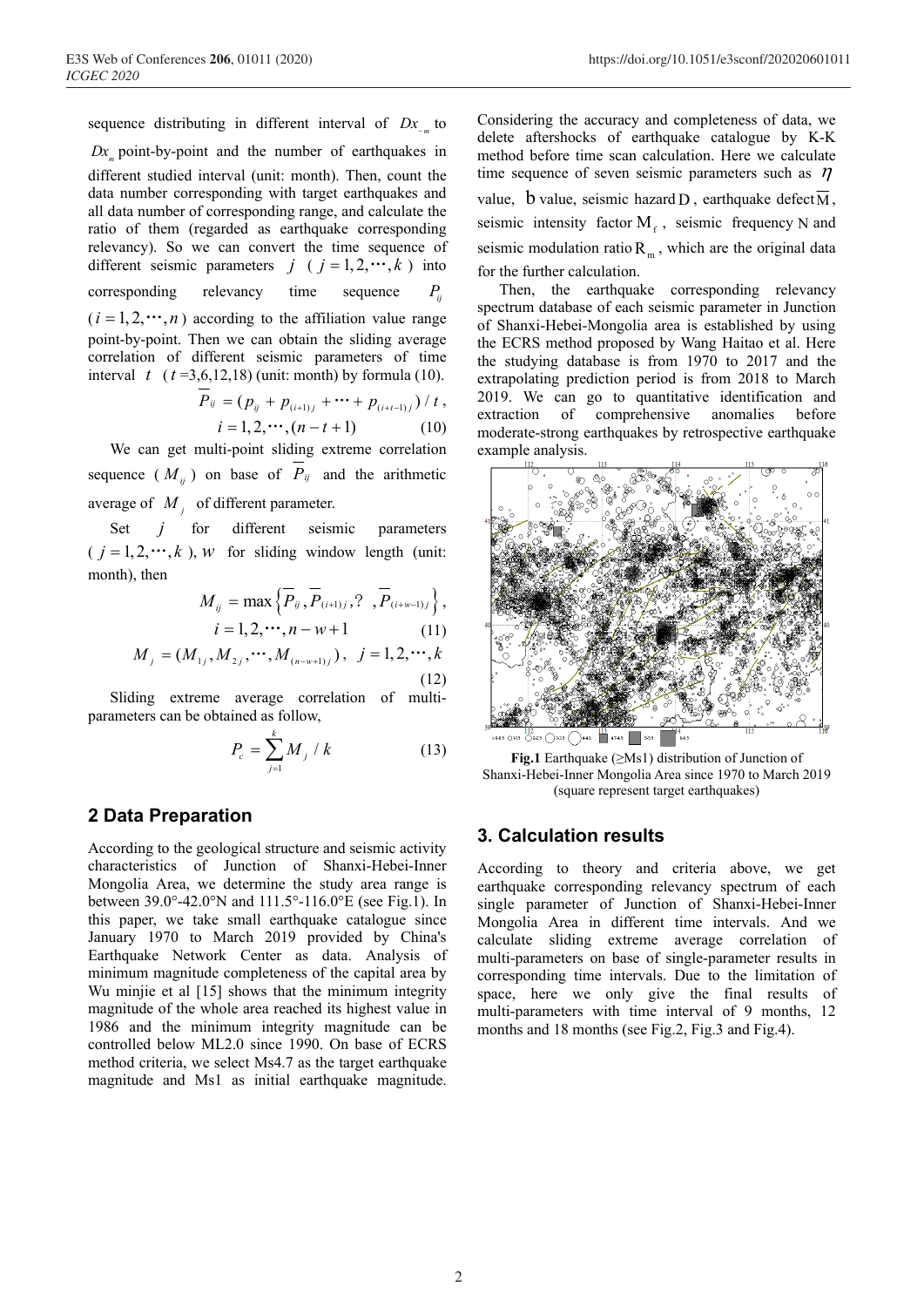

During the calculation of above, We choose the proper parameter  $k$  and  $n$  by checking the range spectrum structure. And seismic parameters whose value range curve is more similar to the normal distribution were selected to participate in further calculation. We can see from Fig.2 to Fig.4, there appear high-value anomalies before most moderate-strong target earthquakes.

Here we take two indexes of anomaly corresponding proportion (number of anomalies corresponding to the target earthquake / total number of anomalies) and the earthquake corresponding proportion (number of target earthquakes with anomalies before the earthquake/ total target earthquakes) to describe the predictive efficiency of ECRS method. By comparing the results of different time intervals, we find the multi-parameters earthquake corresponding relevancy spectrum of 9-month has better predictive effectiveness than others with 0.40 times standard deviation as anomaly threshold. We regard the target earthquakes occurred in two months as a set, so there are 9 sets earthquakes and 10 high-value anomalies in total. The anomaly corresponding proportion and earthquake corresponding proportion of 9 time-interval are 6/10 (60%) and 9/9 (100%) respectively

### **4. Conclusions and discussions**

Extraction and identification of precursory anomaly using ECRS method applied in Junction of Shanxi-Hebei-Inner Mongolia Area is the key work this paper. According to the analysis results, we can get some following conclusions.

Earthquake corresponding relevancy spectrum method is an effective identification method of earthquake precursory anomaly by retrospective case research and test. There are obvious high-value anomalies before most of the moderate-strong earthquakes in Junction of Shanxi-Hebei-Inner Mongolia Area, so we can carry out earthquake anomaly determination with ECRS method in study area.

Different seismic parameters could show different abnormal forms such as starting time, peak value, end time and so on before moderate-strong earthquakes. Multi-parameter corresponding relevancy spectrum shows more significant anomalies than that of single parameter. So in order to highlight the precursory anomalies of moderate-short period before earthquakes, we can calculate the multi-parameters earthquake corresponding relevancy spectrum on basis of single-parameter of that.

We use ECRS method to extract and identify precursory anomaly before moderate-strong earthquakes since 1970 to March 2019 of Junction of Shanxi-Hebei-Inner Mongolia Area with target earthquakes magnitude of Ms4.7. Different target earthquake magnitudes can lead to different results of predictive effectiveness.

Analysis results of different time intervals are a little different in precursory anomaly identification, so we should choose the better one by testing several different intervals. Study on Junction of Shanxi-Hebei-Inner Mongolia Area shows that multi-parameter earthquake corresponding relevancy spectrum with 9-month interval has higher prediction efficiency with anomaly corresponding proportion and earthquake corresponding